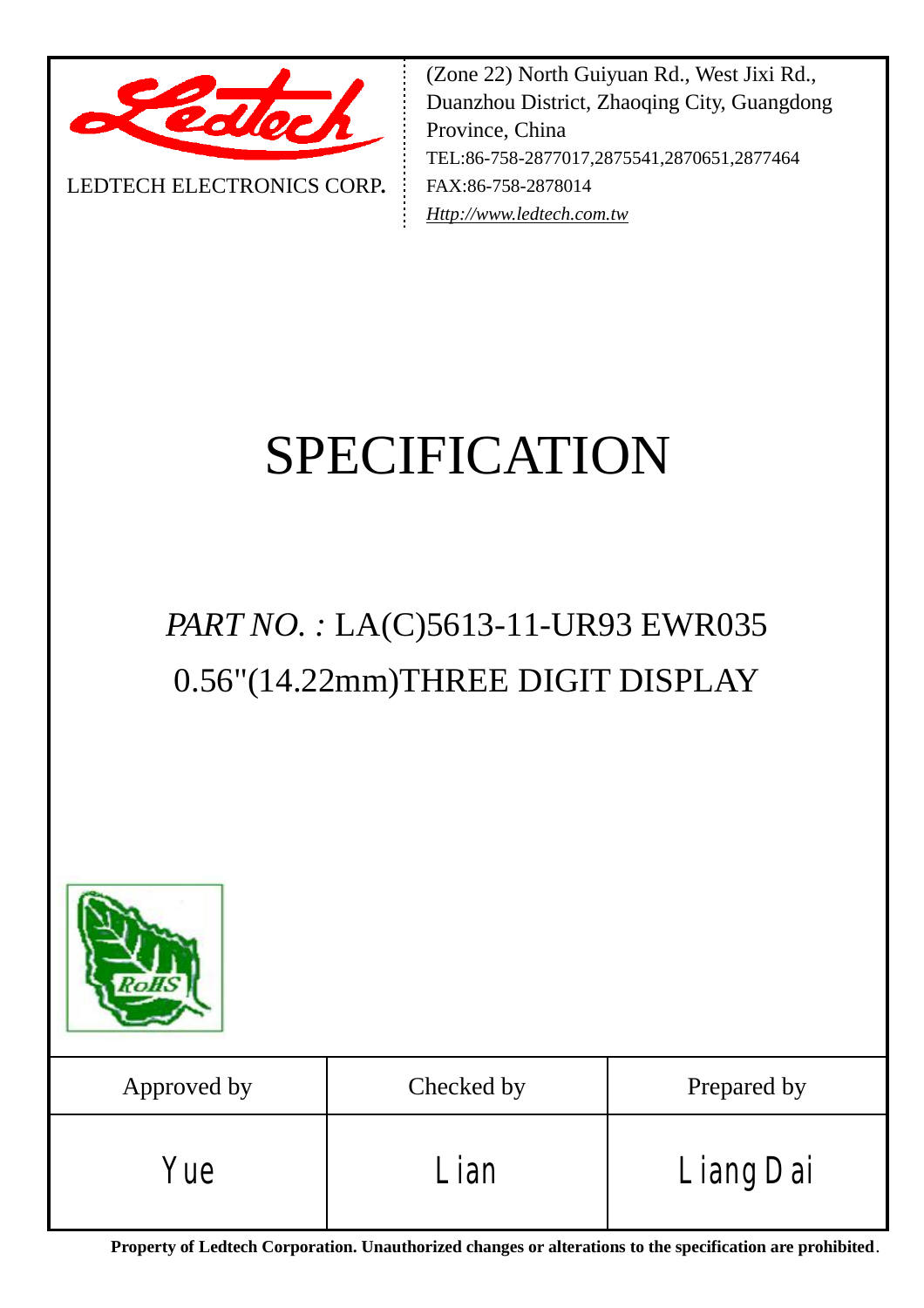

### $LA(C)$ **5613-11-UR93** 0.56" THREE DIGIT DISPLAY

## **MODIFY RECORD**

| MODIFY ISSUES | REMARKS |
|---------------|---------|
|               |         |
|               |         |
|               |         |
|               |         |
|               |         |
|               |         |
|               |         |
|               |         |
|               |         |
|               |         |
|               |         |
|               |         |
|               |         |
|               |         |
|               |         |
|               |         |
|               |         |
|               |         |
|               |         |
|               |         |
|               |         |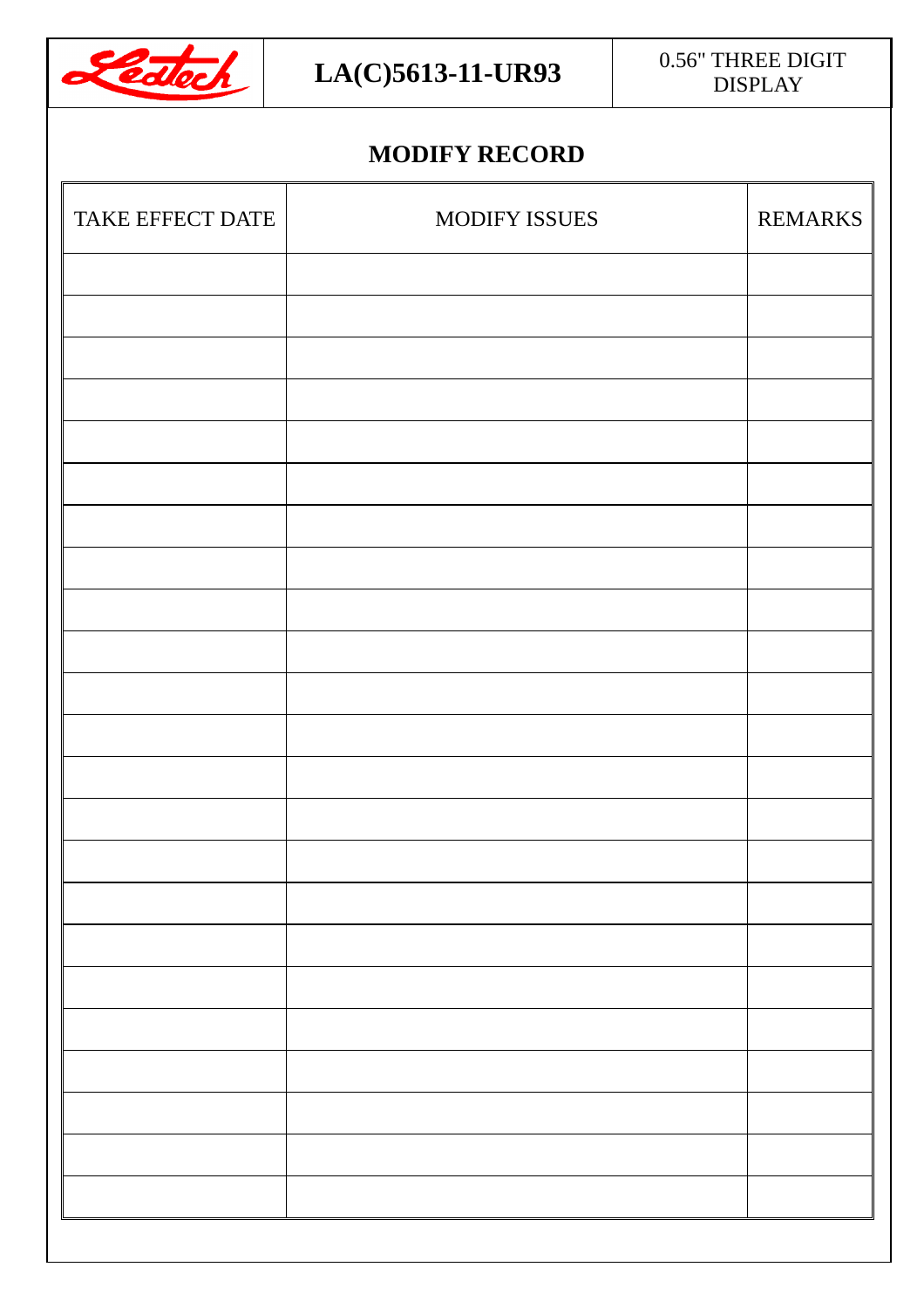

# DISPLAY

### **Dimensions**



#### **Notes:**

- 1. The slope angle of any PIN may be  $\pm$ 5.0° Max.
- 2. All dimensions are in mm, tolerance is ±0.25mm unless otherwise noted.

## **Internal Circuit Diagram**

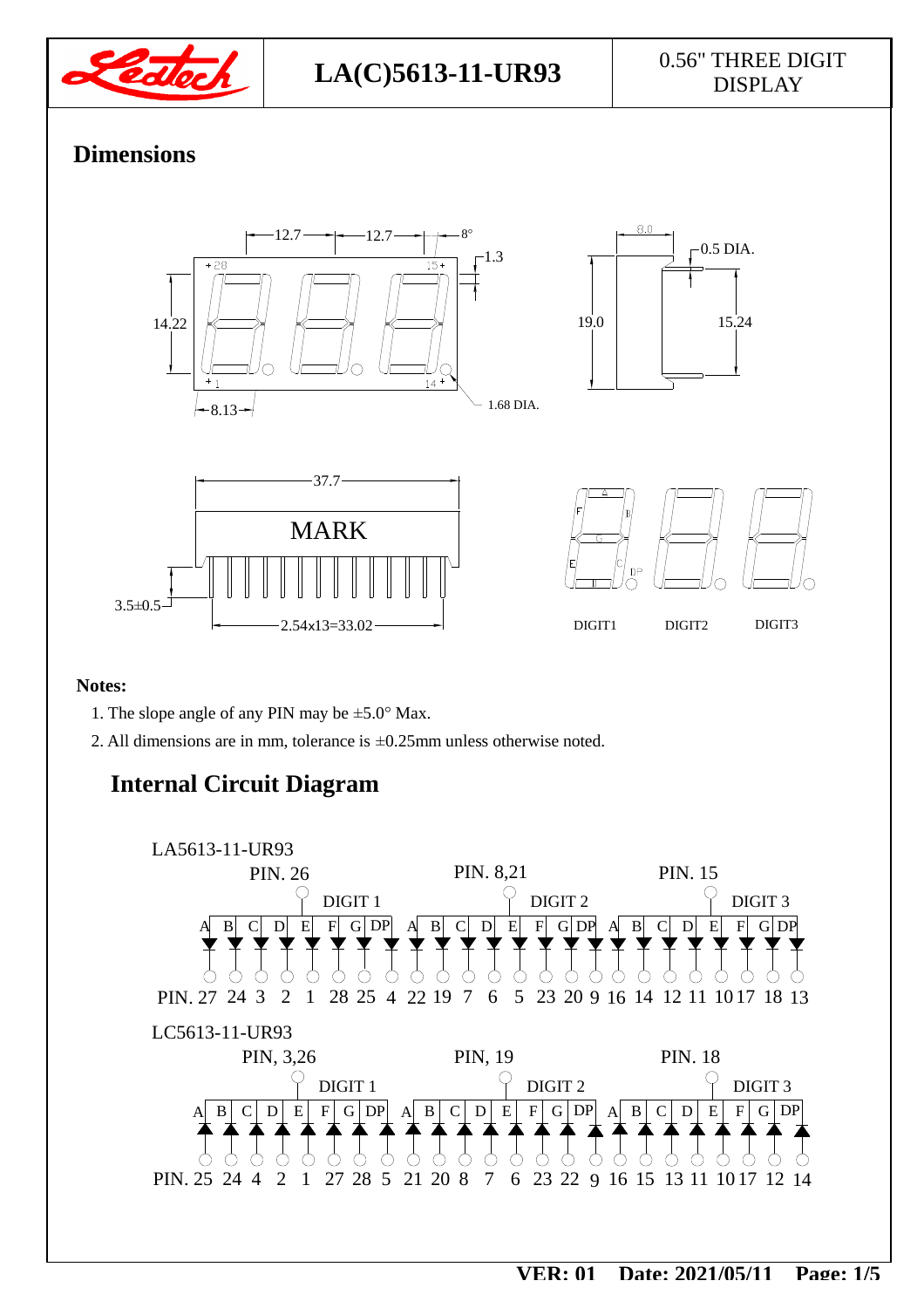

# **Description**

| Part No.              | LED Chip     |                       | Face Color |          |
|-----------------------|--------------|-----------------------|------------|----------|
|                       | Material     | <b>Emitting Color</b> | Surface    | Segments |
| LA5613-11-UR93 EWR035 | AlGaInP/GaAs | Deep Red              | Grey       | White    |
| LC5613-11-UR93 EWR035 | AlGaInP/GaAs | Deep Red              | Grey       | White    |

## **Absolute Maximum Ratings at Ta=25 ℃**

| Parameter                                                    | Symbol         | Rating                                                                              | Unit                |  |
|--------------------------------------------------------------|----------------|-------------------------------------------------------------------------------------|---------------------|--|
| <b>Power Dissipation</b>                                     | P <sub>D</sub> | 72                                                                                  | mW                  |  |
| Pulse Current(1/10Duty Cycle,0.1ms Pulse Width.)<br>Per Chip | <b>IFP</b>     | 100                                                                                 | mA                  |  |
| Forward Current Per Chip                                     | IF             | 30                                                                                  | mA                  |  |
| Reverse (Leakage) Current Per Chip                           | Ir             | 100                                                                                 | uA                  |  |
| Reverse Voltage Per Chip                                     | <b>VR</b>      | 5                                                                                   | V                   |  |
| <b>Operating Temperature Range</b>                           | Topr.          | $-25$ to $+85$                                                                      | $\int_{0}^{\infty}$ |  |
| <b>Storage Temperature Range</b>                             | Tstg.          | $-40$ to $+100$                                                                     | $\int_{0}^{\infty}$ |  |
| Soldering Temperature.                                       | Tsol.          | Dip Soldering: $260^{\circ}$ for 5 sec.<br>Hand Soldering: $350^{\circ}$ for 3 sec. |                     |  |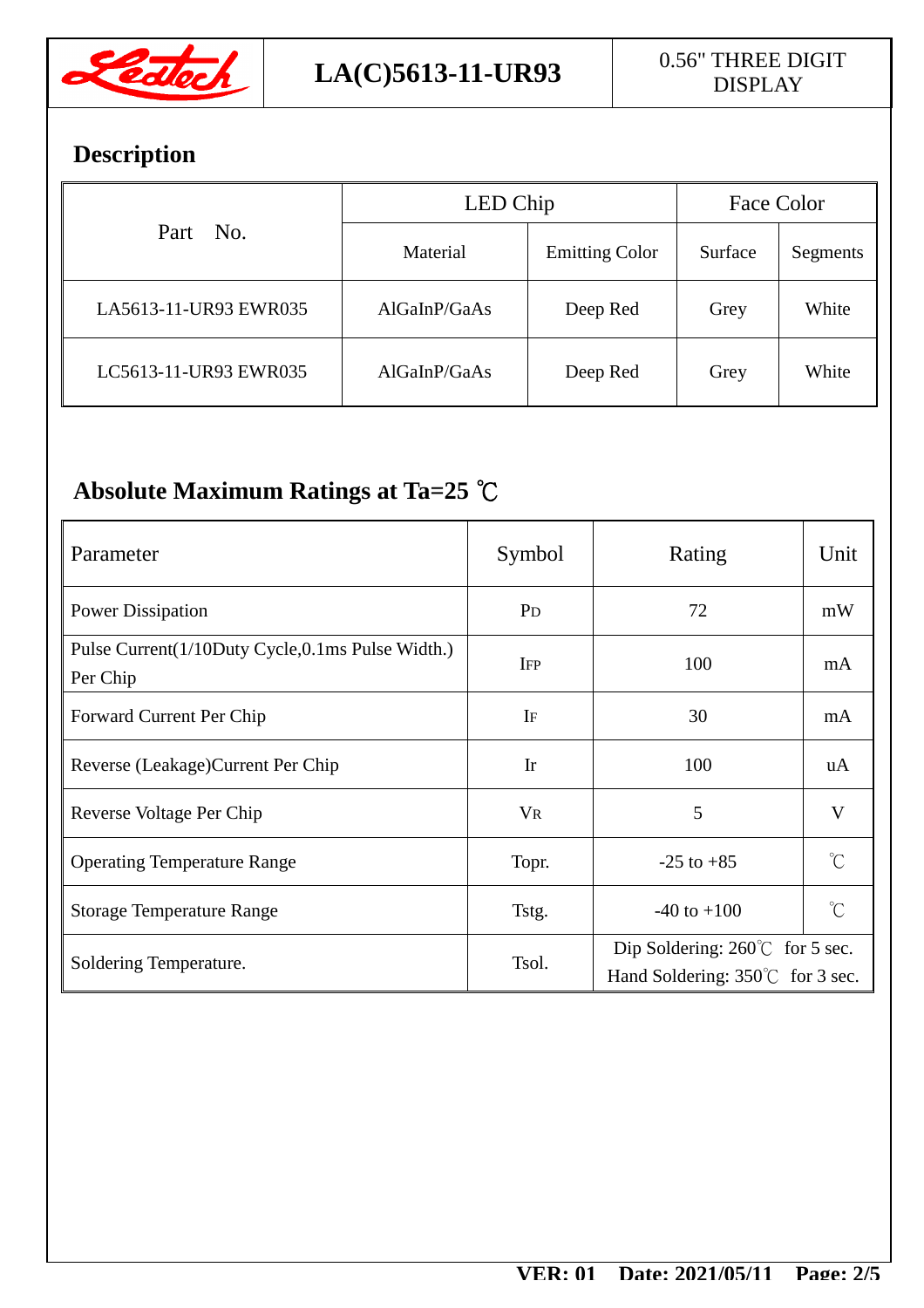

# DISPLAY

## **Electrical and Optical Characteristics:**

| Parameter                                              | Symbol      | Condition       | Min. | Typ. | Max. | Unit    |
|--------------------------------------------------------|-------------|-----------------|------|------|------|---------|
| Luminous Intensity                                     | Iv          | $If=10mA/seg$   | 15.4 | 30   |      | mcd     |
| <b>Forward Voltage</b>                                 | Vf          | If= $20mA/secg$ |      | 1.9  | 2.4  | V       |
| Peak Wavelength                                        | $\lambda$ P | If= $20mA/secg$ |      | 650  |      | nm      |
| Dominant Wavelength                                    | $\lambda$ D | If= $20mA/secg$ |      | 639  |      | nm      |
| Reverse Current Per Chip<br>(Leakage Current Per Chip) | Ir          | $Vr = 5V$       |      |      | 100  | $\mu$ A |
| Spectrum Line Halfwidth                                | Δλ          | If= $20mA/secg$ |      | 20   |      | nm      |
| <b>Response Time</b>                                   | T           |                 |      | 250  |      | ns      |

Notes: 1.Tolerance of Luminous Intensity is ±15%

2.Tolerance of Forward Voltage is ±0.1V

3.Tolerance of Dominant Wavelength is ±1nm

4. Customer's special requirements are also welcome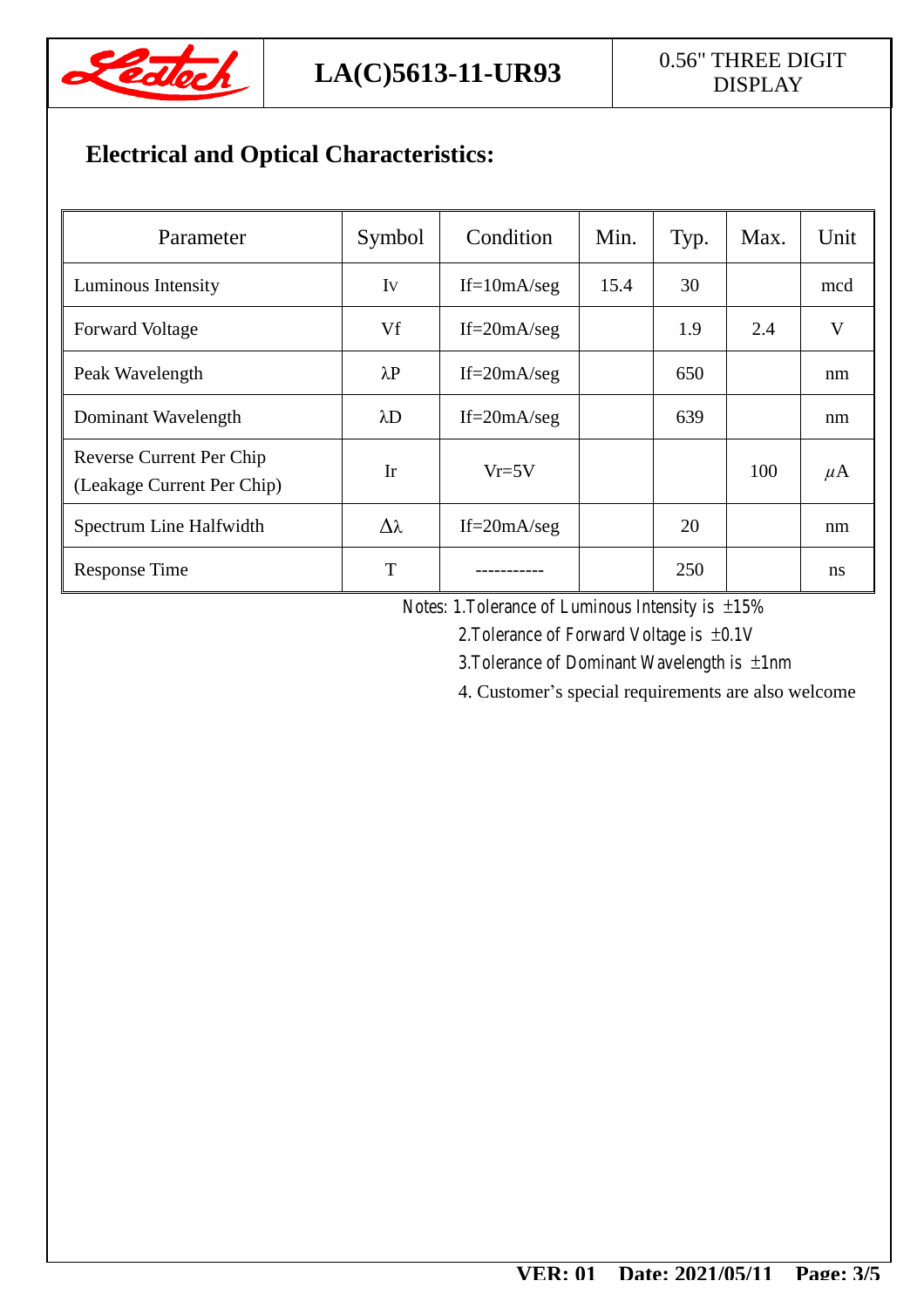